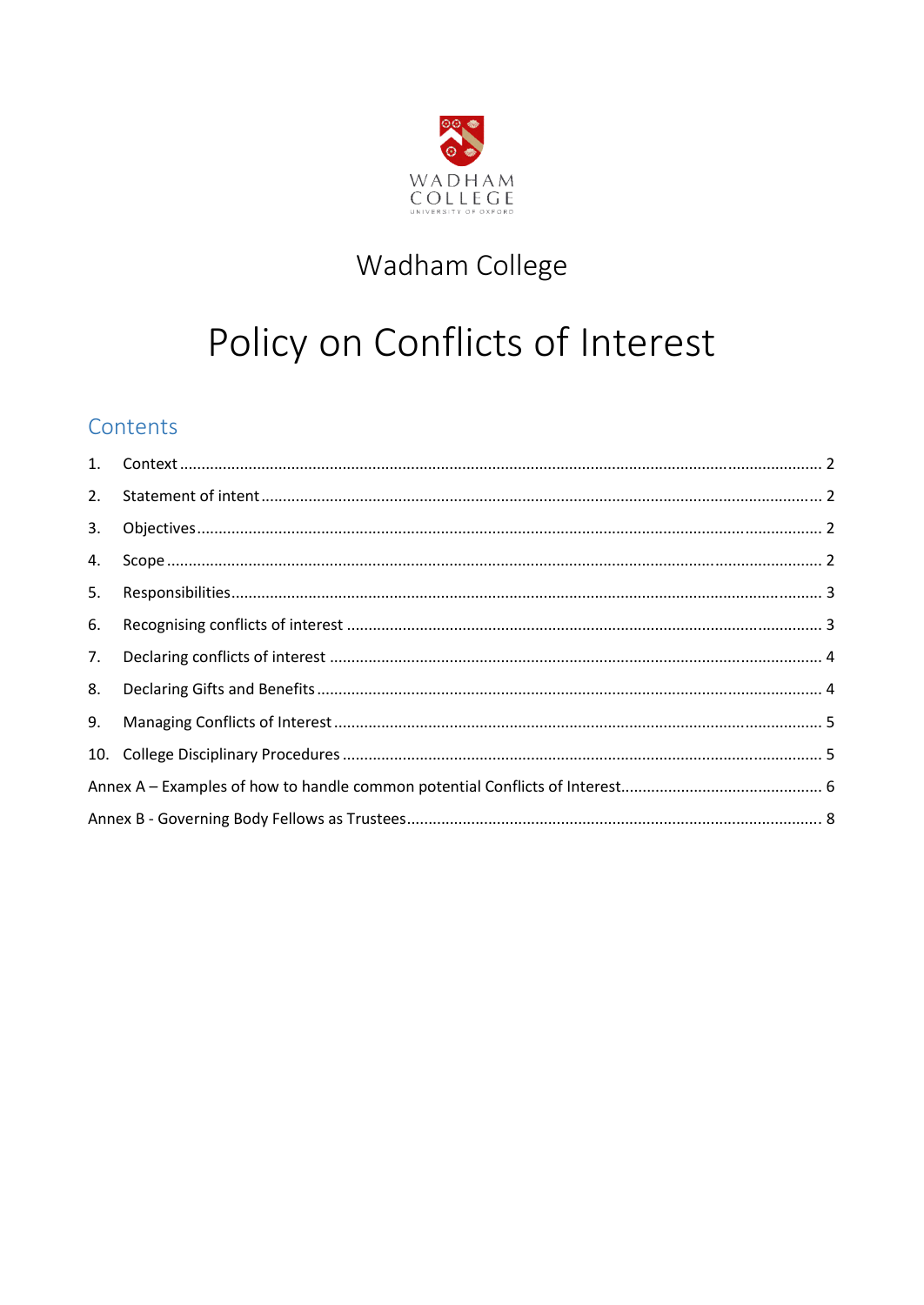### <span id="page-1-0"></span>1. Context

1.1 The following Policy on Conflicts of Interest supersedes previous such College policies, and is based on the policy approved by the University of Oxford on 12 March 2018.

Supplementary policies are provided in relation to Conflicts of Interest in Admissions on Access and Admissions (in handbooks for academic staff) and on Staff-Student Relationships.

Annexes A & B to this Policy are also provided to elaborate on a number of likely situations and the actions that should be taken, and the role of Governing Body Fellows as Trustees.

Further good practice on how to handle conflicts of interest is published by the University of Oxford [\(https://www.admin.ox.ac.uk/councilsec/compliance/conflictofinterest/\)](https://www.admin.ox.ac.uk/councilsec/compliance/conflictofinterest/), in association with their Conflict of Interest Policy (on which this College Policy is based).

### <span id="page-1-1"></span>2. Statement of intent

2.1 In an organisation whose members hold multiple roles and where external relationships are many and varied, conflicts of interest are bound to arise. In order to manage the associated risks to an acceptable level, all College Members (as identified more specifically in section 4.1) are required to recognise and disclose activities that might give rise to actual or perceived conflicts of interest.

2.2. A conflict of interest can occur when your duties to the College compete with your personal interests or your duties to other people or organisations. Actual or perceived conflicts can arise from external activities that are undertaken in addition to your College role, personal relationships, or conflicting roles within the collegiate University. They can be financial, nonfinancial or both.

2.3. The intent of the Conflict of Interest Policy is to make College Members aware of the issues, able to recognise potential or real conflicts, and to manage them effectively if they occur.

### <span id="page-1-2"></span>3. Objectives

3.1. The Policy's objectives are to ensure that:

i) any actual or perceived financial or non-financial conflicts of interest (arising from external activities, personal relationships or roles within the College or University) are identified and properly managed, without risk to the integrity or the reputation of the College or its Members;

ii) governance of the College is conducted with close regard to the risks of financial and non-financial conflicts of interest;

iii) procedures are in place for conflicts of interest to be identified and managed in compliance with the relevant professional, legal, ethical and regulatory standards on conflicts of interest;

<span id="page-1-3"></span>iv) activity is avoided in cases where a conflict of interest cannot be managed.

### 4. Scope

4.1. This Policy applies to all employees (academic and non-academic), Fellows of all categories, SCR members, current students (and in particular SU and MCR post holders and those who may be agreeing contracts on behalf of the SU and MCR), casual workers and volunteers (all here termed "College Members"). For the purpose of this policy, this also includes all external members of its GB sub-committees, all others working in the College, and retired members who are still undertaking duties, conducting research, or teaching.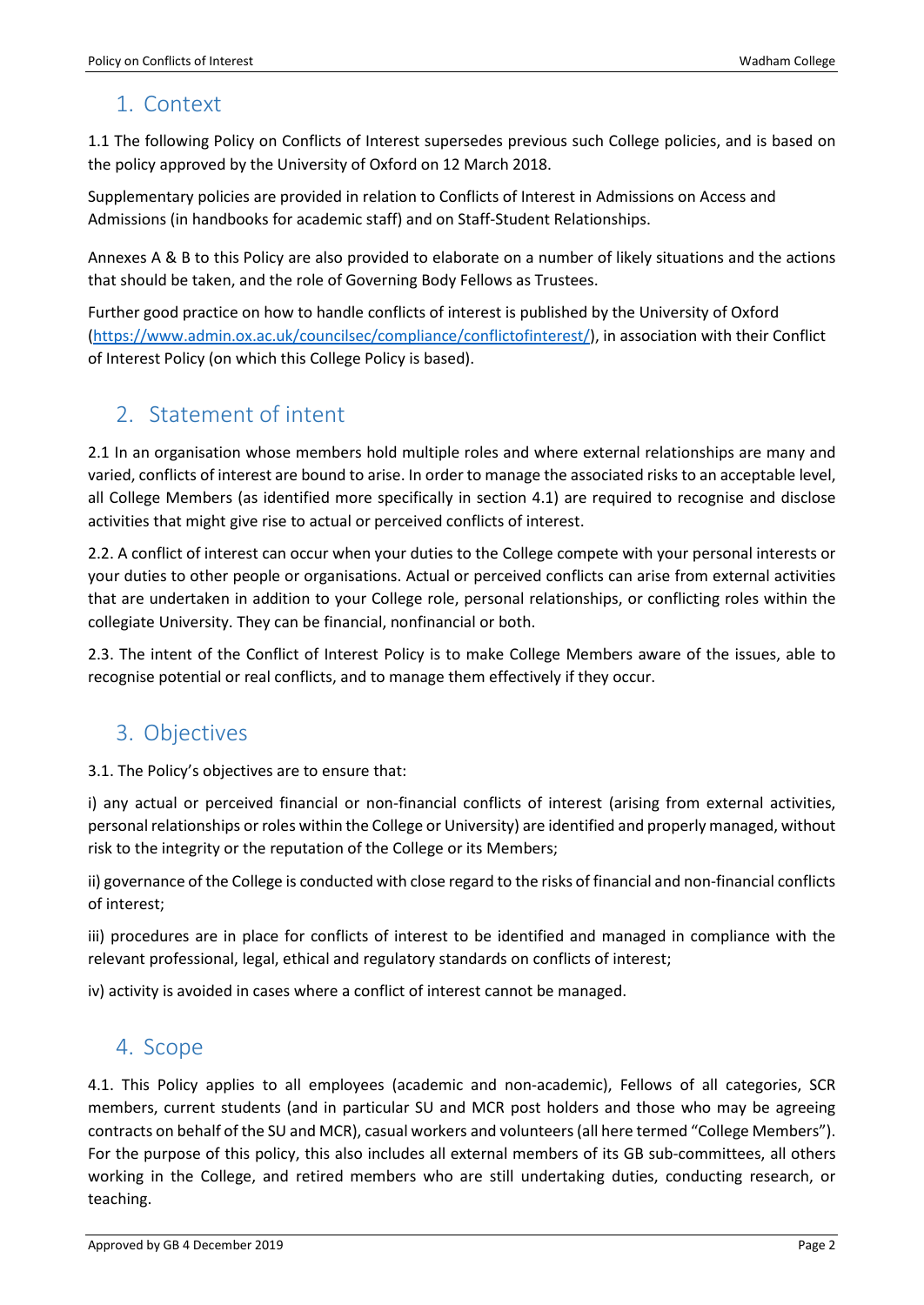4.2 It is acknowledged that College Members may hold more than one role (e.g. a Fellow holding an academic position in the University, or a position at a Hospital), and that as a result they may also be subject to policies set in relation to their other roles. This Policy applies to all actions a College Member undertakes on behalf of the College. In the event that the performance of other rules (e.g. carrying out activities or following policies set in relation to those other roles) may reasonably appear to an unbiased observer to result in Conflict of Interest in relation to the College, then such instances should be discussed with the Finance Bursar.

### <span id="page-2-0"></span>5. Responsibilities

5.1. Every College Member is responsible for ensuring that they comply at all times with this Policy. Each individual is responsible for recognising situations in which they have a conflict of interest, or might reasonably be seen by others to have a conflict, to declare that conflict to the appropriate person. In cases of doubt, it is better to declare and discuss the matter.

5.2. The Finance Bursar is responsible for:

i) ensuring that this Policy is implemented and maintained,

ii) keeping a Register of Interests of declarations, disclosures and management plans,

iii) assisting other Officers to resolve conflicts, and if necessary referring for advice to an appropriate College Committee.

5.3. College Officers, Heads of Department and Tutors are responsible for:

i) ensuring that College Members for whom they have responsibility are made aware of this Policy, and acting as first point of contact for discussion and resolution,

<span id="page-2-1"></span>ii) referring matters to other Officers or the Finance Bursar as needed for resolution.

### 6. Recognising conflicts of interest

6.1. A conflict of interest arises where a College Member's commitments and obligations to the College are likely to be compromised, or may appear to be compromised, by: a) personal gain (or gain to someone in a close personal relationship) whether financial or otherwise; or b) the commitments and obligations that person owes to another person or body.

6.2. There can be situations in which the appearance of conflict of interest is present even when no conflict actually exists. Thus it is important for all College Members when evaluating a potential conflict of interest to consider how it might be perceived by others. Apparent or perceived conflicts of interest can be as damaging as actual conflicts of interest.

6.3. Actual or perceived conflicts of interest may fall under the following three dimensions:

**Dimension 1: roles and relationships**. Actual or potential conflicts may arise from multiple roles held by Members inside and outside the College, roles or activities involving parties outside the College, committee membership and roles involving decision-making in or on behalf of the College, close personal relationships $<sup>1</sup>$ .</sup>

**Dimension 2: activities giving rise to potential conflicts**. Actual or potential conflicts may arise from activities such as procurement, recruitment, admissions, commercial relationships in which College Members have an interest, external activities and appointments.

**Dimension 3: financial or non-financial**. Conflicts of interest may be financial, non-financial or both.

 $\overline{a}$ 

 $1$  For the purpose of this policy the 'close personal relationship' giving rise to an interest could extend to the following (this is not intended to be an exhaustive list): partner, parent, sibling, child, grandparent, grandchild, uncle, aunt, nephew, niece, cousin, mother-in-law, father-in-law, sister-in-law, brother-in-law, son-in-law, daughter-in-law, the (unrelated) child of an partner, as well as adopted, half and step members of family.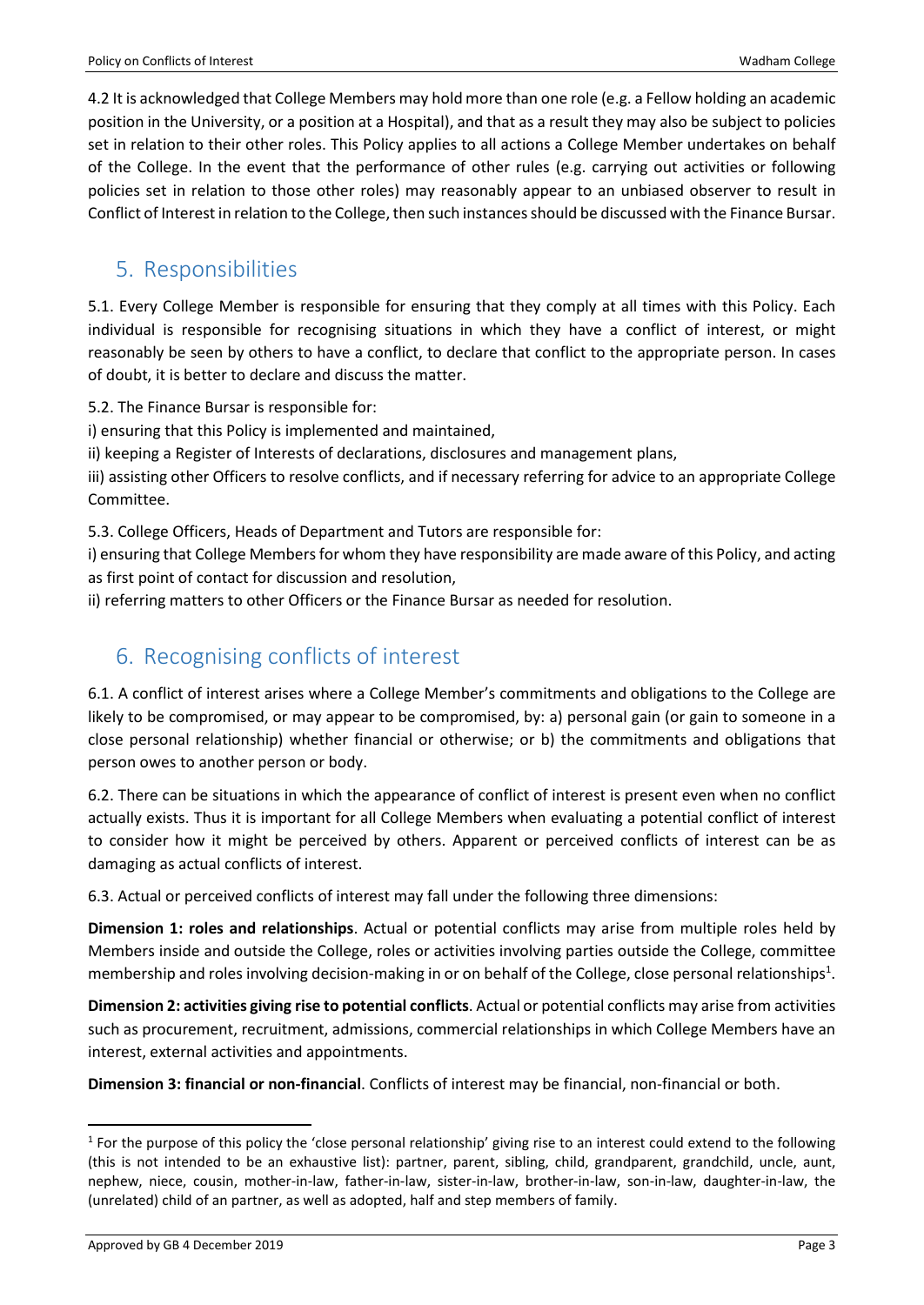A financial conflict of interest is one where a person (or their relatives or close friends) could gain financially, or might appear to be able to do so, by taking certain actions which are reasonably within their power to take. Examples of a financial gain could be payments, benefits in kind, hospitality and/or gifts, forgiveness of debt, discounts, bonuses or other favourable contract terms, generally referred to as "Gifts and Benefits".

A non-financial conflict of interest is one where a person (or their relatives or close friends) could gain in ways other than financially, for example status, influence, career or education.

6.4. In order to identify potential conflicts of interest, College Members should consider who they are acting for, and whether there are any competing motivations or interests that could influence them, or be seen to influence them.

### <span id="page-3-0"></span>7. Declaring conflicts of interest

7.1. It is the duty of every College Member to disclose any conflict of interest or any circumstances that might reasonably give rise to the perception of one. Three mechanisms will apply:

i) **Annual Declaration of Interests**: The Finance Bursar will ask all Fellows, Officers, Senior Staff, and external members of GB sub-committees to complete a Declaration of Interest form each year, stating any material interests that might, or might be perceived to, create a conflict of interest. These will be held by the Finance Bursar as a Register of Interests.

ii) **Declaration when interest arises**: All College Members should make a disclosure at the time that they first become aware that a conflict of interest has arisen, or a conflict might be perceived. This will include the receipt or offer of financial benefits (referred to generally as Gifts and Benefits, and set out specifically in Section 8). This should be made as follows:

- for non-academic staff, casual workers or volunteers to the Head of Department or HR Manager and/or Domestic Bursar;
- for academic staff or volunteers to the Senior Tutor;
- for Fellows, Officers or external members of committees, Emeriti and SCR members to the Finance Bursar, the Sub-Warden and/or the Warden;
- for Students including SU and MCR committee members to the relevant Tutor, College Supervisor and/or College Officer.

The declaration should be sent to the Finance Bursar to include in the Register of Interests.

iii) **Declaration when a matter is raised at committee**: At Governing Body and other College Committees, committee members and/or attendees must declare any interest that could give rise to conflict in relation to any item on the agenda at the beginning of the meeting. All interests so disclosed will be recorded in the minutes. The member shall excuse themself from discussion or voting on that item, though if considered appropriate the chair may decide to admit them for discussion of the matter. Further details of handling Trustees conflicts of interest are addressed in Annex B.

### <span id="page-3-1"></span>8. Declaring Gifts and Benefits

#### **Gifts and Benefits from suppliers or business partners**

8.1. The offer or receipt of Gifts and Benefits (for example gifts, vouchers, points or payments, or hospitality) by a supplier or business partner as a result of a College activity can create or appear to create a Conflict of Interest. Such items should belong to the College rather than to the College Member, and must be disclosed immediately to the Domestic Bursar (for non-academic staff) or the Finance Bursar (for academic). In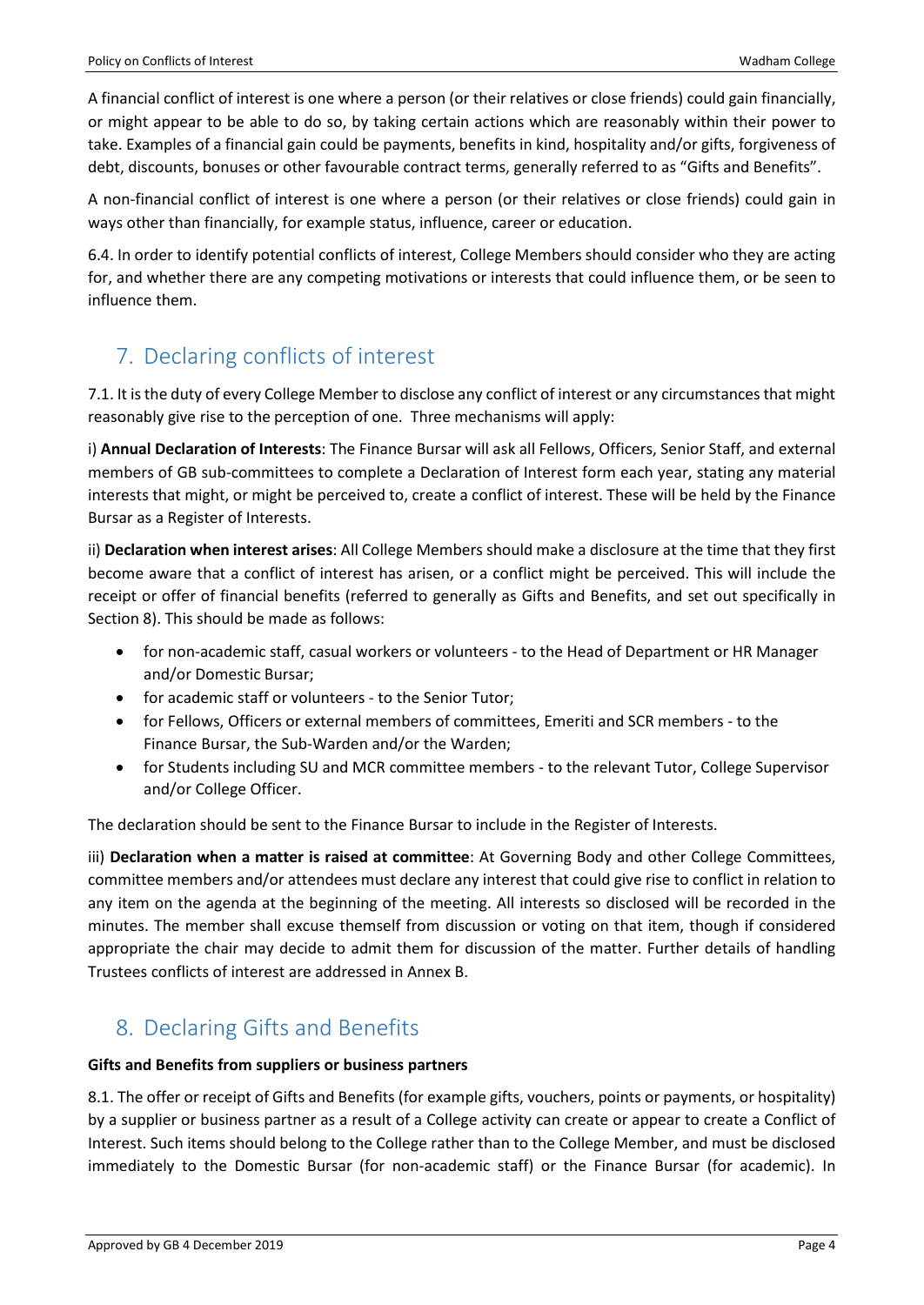addition, if preferential prices or discounts are offered by suppliers when purchasing goods or services on behalf of the College, these should be disclosed as a Conflict of Interest.

The College has asset a Materiality Threshold for declaration of Gifts and Benefits from suppliers or business partners, which is published on the College Website, and may be updated from time to time.

Any single gift or a combination of gifts and benefits from the same (or related) supplier or business partner should be counted together to assess the value against the Materiality Threshold. Items of low value, such as calendars, diaries, pens and mugs are typically of value below the threshold, and so may be retained without disclosure.

#### **Gifts and Benefits from clients or guests**

8.2. Gifts and Benefits (for example vouchers and payments (tips)) received personally by any College Member from clients and guests attending an event, may often be a gesture of gratitude, but can create or appear to create a Conflict of Interest.

Gifts given in a formal capacity to Officers or those acting as a representative of the College, for instance memorabilia presented by visiting delegations, may be intended as a gift to the College. As such they shall remain the property of the College and should be notified to the Finance Bursar. The Finance Bursar and other Officers will review periodically to decide how such gifts should be handled.

The College has set a Materiality Threshold for declaration of Gifts and Benefits from clients or guests, which is published on the College Website, and may be updated from time to time. Gifts and Benefits (including tips) totalling no more than the Materiality Threshold may be accepted by a College Member at the time of the event without disclosing them to the College. Gifts of above the Materiality Threshold, or gifts that are intended to be shared with multiple recipients, should be disclosed to and discussed with the Domestic Bursar (for non-academic staff / volunteers) or the Finance Bursar (for academic staff and Fellows).

College Members should be aware that monetary tips are taxable and should be declared on their selfassessment tax return. The College is not responsible for declaring such income on behalf of staff members. However, the College is required to notify the authorities of any arrangements for sharing tips between staff.

#### <span id="page-4-0"></span>**Managing Conflicts of Interest**

8.3. In general, a material Conflict of Interest will require more than just declaration, and an agreement on must be made with the relevant HOD or Officer (see section 7.1) on how conflict will be actively managed. Typically it will involve one or more of the following strategies:

- not taking part in discussions of certain matters;
- not taking part in decisions in relation to certain matters;
- referring to others certain matters for decision;
- resolving not to act as a particular person's supervisor or tutor.

The approach adopted should be documented and copies provided to the relevant parties, and the Finance Bursar. Those affected are responsible for complying with the management approach that has been agreed.

Where arrangements set out in this policy are deemed insufficient to resolve a conflict of interest, then reference shall be made to the wider provisions of the conflict of interest policy adopted by the University, and other sources of good practice.

### <span id="page-4-1"></span>9. College Disciplinary Procedures

9.1 Failure to follow the provisions of this policy will be considered a serious matter and may lead to disciplinary action (possibly resulting in dismissal) under the College's relevant disciplinary procedures.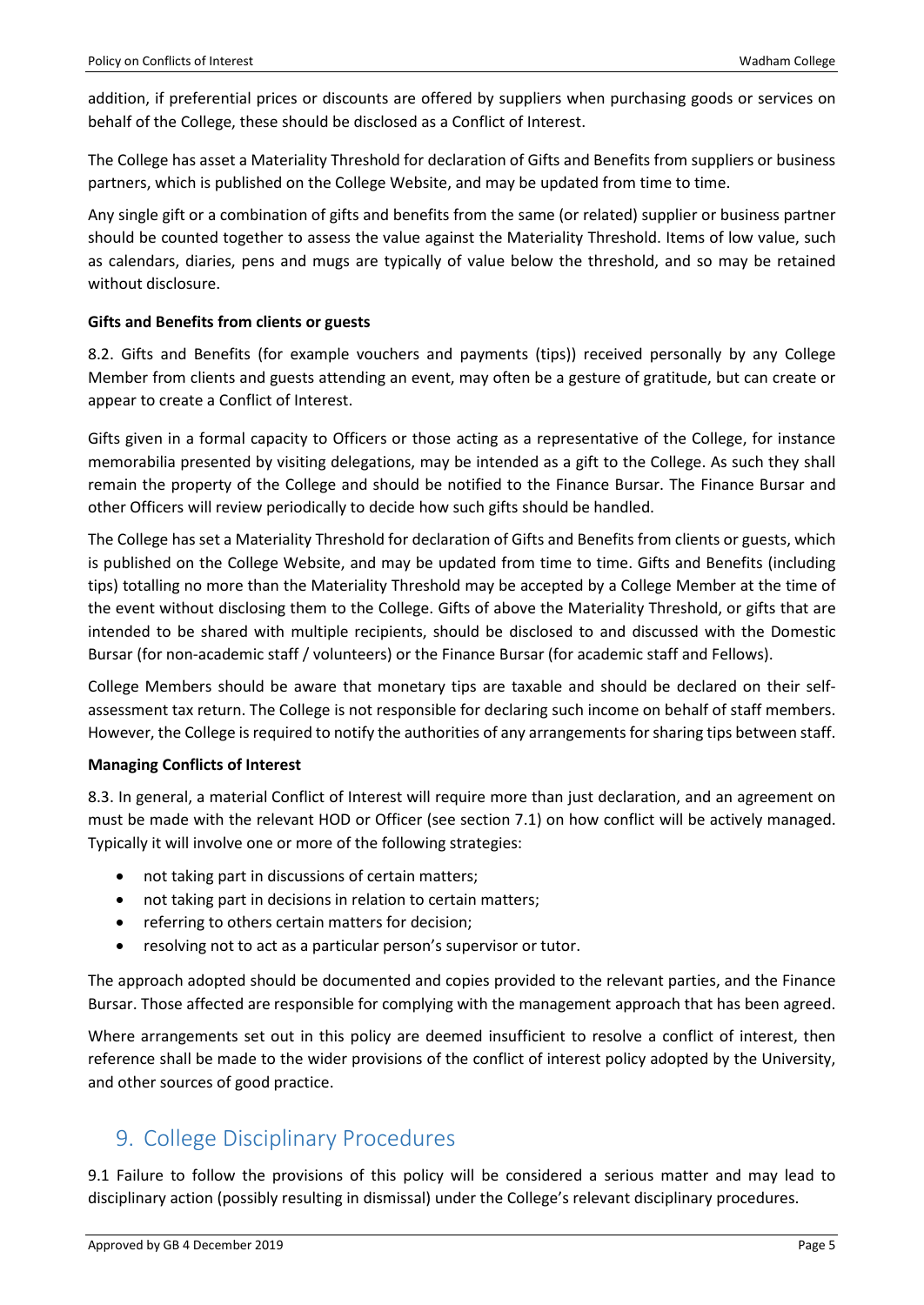### <span id="page-5-0"></span>Annex A – Examples of how to handle common potential Conflicts of Interest

The following sets out how to address a number of potential Conflicts of Interest that may be encountered by College Members.

#### Job Recruitment

College members involved in the recruitment and selection process for academic or non-academic roles would have a Conflict of Interest if a close personal relationship exists with a potential applicant. Members must immediately declare to the HR Manager and Domestic Bursar (for non-academic roles) or the Senior Tutor (for academic roles) of any potential conflict of interest. College Members can also seek confidential guidance from the HR Manager or Domestic Bursar or Senior Tutor.

#### Relationships between College members and suppliers

A close personal relationship with a consultant, contractor or supplier of goods or services to the College, can create the possibility, or appearance, of ability to influence contracts or the tendering process. Such close personal relationships must be disclosed in good time. For non-academic roles, the College Member's Head of Department or the relevant College Officer should be informed, and for academic roles the Senior Tutor should be informed. The Head of Department must consult the relevant College Officer, who will take the matter to the Finance Bursar in confidence to determine whether the member of College should take any part in determining the price or conditions associated with the contract. This duty of disclosure applies equally to any renewal or extension of contracts.

#### Relationships involving a supervisor or line manager

A close personal relationship with another College Member could easily result in a Conflict of Interest, or be thought to do so. It would not be appropriate for academic or non-academic staff to be in a direct or indirect management or supervisory role relating to a member of college with whom they have a close personal relationship, or to have supervisory oversight in key areas, for example:

- Authorisation of financial payments or expenses,
- Salary payments,
- Recruitment, selection or appointment including the provision of references,
- Progression, promotion and training,
- Probation and performance reviews,
- Workforce planning (rotas), attendance and welfare matters.

For non-academic roles, the College Member's Head of Department or the relevant College Officer should be informed, and for academic roles the Senior Tutor should be informed. Follow-up would be as with item 2 above.

#### Private work

College Members may undertake private work in their own time (subject to contractual restrictions) but this must not impair the performance of the member of staff's duties nor conflict with the interests of the College. Before accepting or extending any existing private work arrangements, non-academic members should contact their line manager, and academic members to discuss with the Senior Tutor. Details of external consultancies, directorships, and membership of external committees must be entered onto a Register of Interests maintained by the Finance Bursar.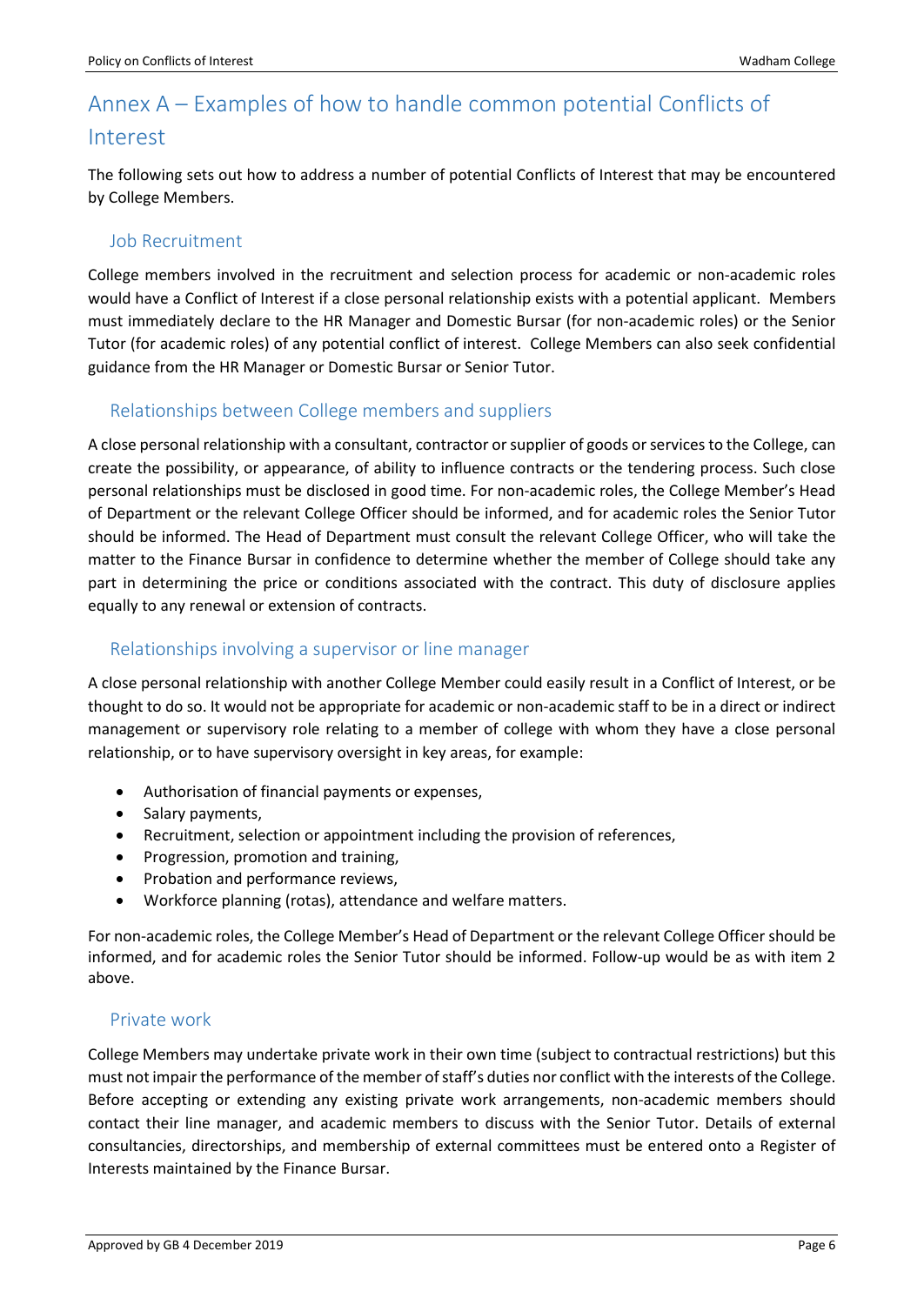Under no circumstances shall College Members (which includes students, staff and fellows) offer, solicit or provide private services that involve or imply the use of College property, assets, name, crest or image. Under no circumstances shall stationery (printed or otherwise) bearing the College's name, address, letter heading or crest be used in connection with private work.

**The above list is not exhaustive and there may be other occasions which may pose a real or perceived conflict of interest. Staff have a responsibility to use their judgement and if in doubt discuss the issue with their Head of department, HR Manager or Domestic Bursar.**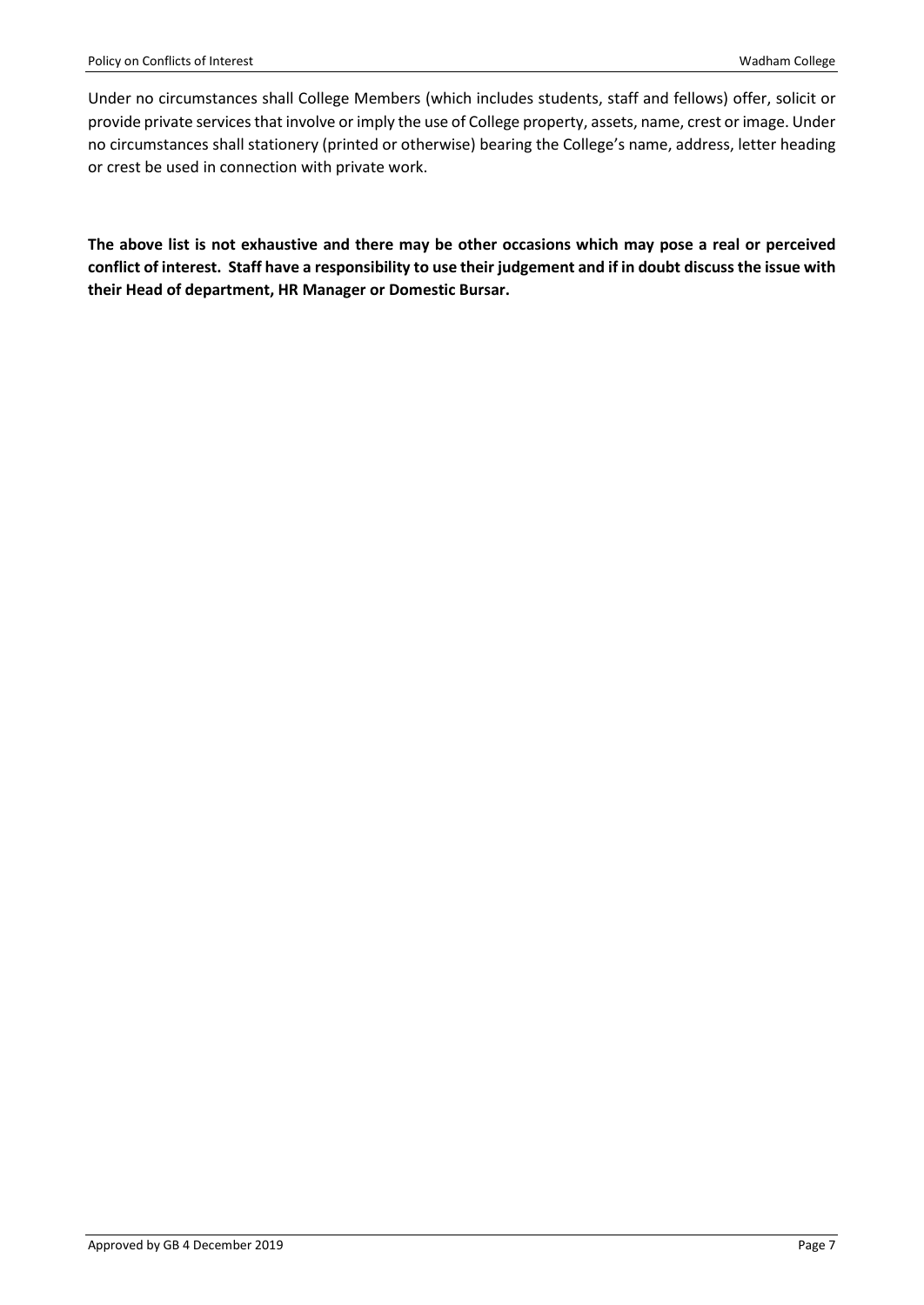### <span id="page-7-0"></span>Annex B - Governing Body Fellows as Trustees

#### The role of a Trustee.

All members of the Governing Body are treated by statute as charity trustees, and have a legal obligation to act in the best interests of the College (the charity) and in accordance with its governing documents (its Statutes and By-laws) as well as ensuring that the College acts lawfully.

#### Potential for Conflict of Interest, and conduct in Committees.

It is recognised that Trustees are often employed as Fellows of the College and in addition may be employees of and hold management positions in the University, and as such may on occasion have to make decisions where the interests of the College, the University and their own employment are to a degree opposed. Trustees must always bear in mind that in Governing Body as Trustees they are required to give primary consideration to the interests of the College, but they must also bear in mind that since the College pursues its educational objectives as a College within the University, then there is a substantial community of interest between the College and the University and mention of 'conflict' must always take account of this special context. Regard should also be had to the Policy on Conflict of Interest published by the University, and updated from time to time.

To recognise the systemic Conflict of Interest, the following text will be stated at the foot of the Agenda of Governing Body meetings and all subcommittees to Governing Body:

"It is noted here that GB members act as the Trustees of the College, and often hold joint positions within the University and elsewhere, and in the event of any conflict between these roles they are obliged to have regard to the Charity Commission's guidance on public benefit when exercising any powers or duties: [https://www.gov.uk/guidance/public-benefit-rules-for-charities.](https://www.gov.uk/guidance/public-benefit-rules-for-charities) Fellows and others present are asked to declare at the beginning of the meeting, or relevant item of business, any specific interest that could give rise to a conflict in respect of any item on the agenda". Their action of excusing themselves from discussion and voting on the items should be minuted.

#### Charity Commission Guidance.

The publication **Conflicts of Interest: a guide for Charity Trustees** (CC29), issued in May 2014, and updated from time to time, provides useful help and information. Members of Governing Body are encouraged to read this guide.

#### Declaration of Interests.

Members of Governing Body, as Trustees of the College, are required to declare any interests that might conflict with their duty of loyalty to the College, and also to report any gifts or hospitality received in connection with their role in Wadham College which might conflict with that duty. For the avoidance of doubt, this excludes the receipt of honorariums and/or hospitality associated with giving lectures at conferences/seminars. This also excludes activities carried out in relation to other positions that they may hold, unless such activities may reasonably appear to an unbiased observer to result in Conflict of Interest in relation to the College.

The Materiality Threshold for declaration of Gifts and Benefits is published on the College Website.

The Finance Bursar should be notified promptly of the receipt of any gifts or hospitality of a value over this threshold received by any member of Governing Body in connection with their College activities. The details will be entered into the Register of Interests.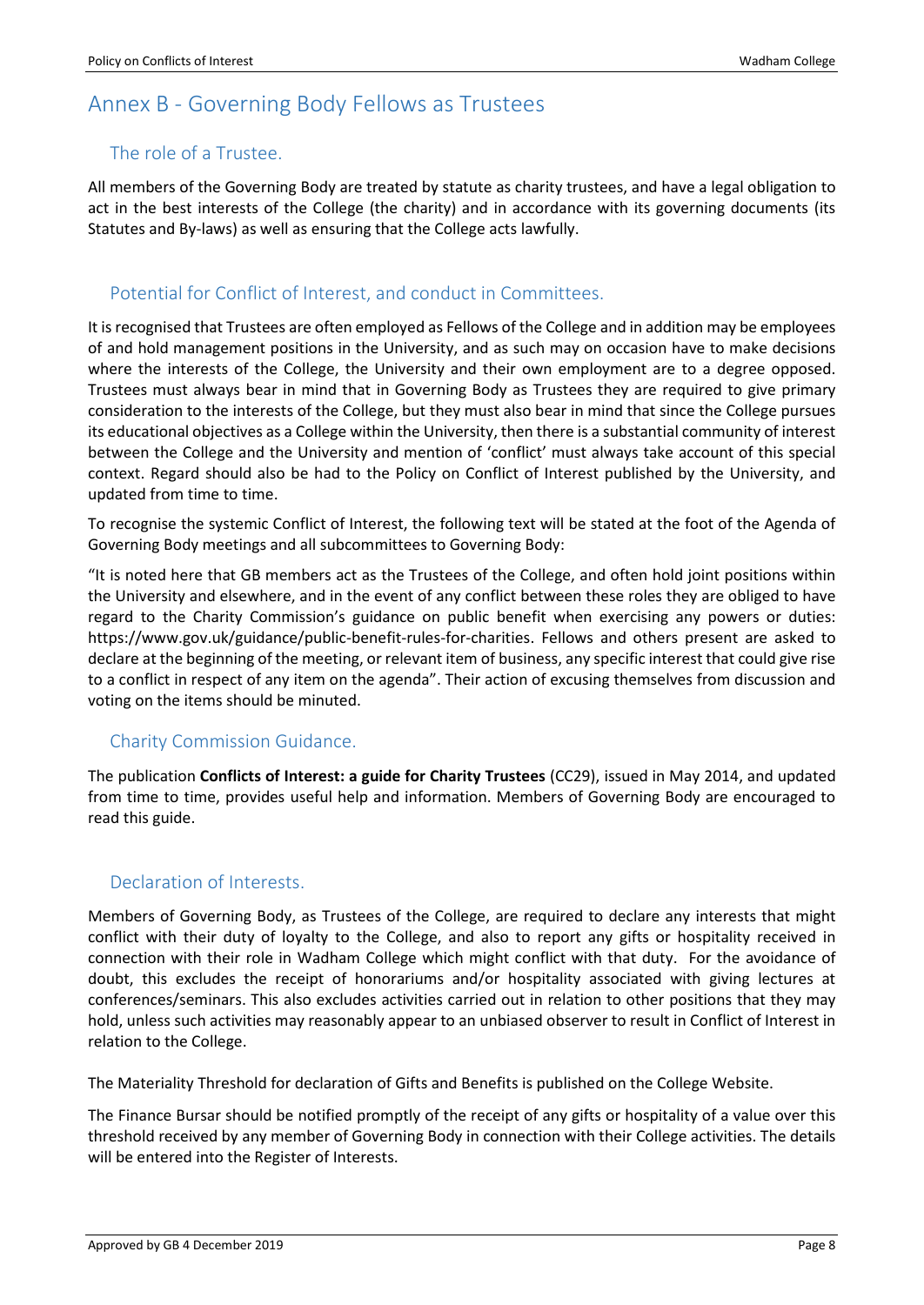### Thresholds for declaring Gifts and Benefits

This list of Thresholds for declaring Gifts and Benefits is a supplement to the Policy on Conflicts of Interest, and may be updated from time to time.

The Policy on Conflicts of Interest recognises that Gifts and Benefits may be offered to College Members, and acceptance of these can create a Conflict of Interest.

The following materiality thresholds (accumulated over a single academic year) apply to the declaration of Gifts and Benefits:

#### **From Suppliers**

As noted in the COI Policy, the offer or receipt of Gifts and Benefits (for example gifts, vouchers, points or payments, or hospitality) by a supplier or business partner as a result of a College activity can create or appear to create a Conflict of Interest.

#### **The declaration threshold is £ 50, for any one or a combination of gifts and benefits.**

As noted in the COI Policy, items of value below the threshold*,* such as calendars, diaries, pens and mugs may be retained without disclosure. Multiple gifts and benefits from the same (or related) supplier or business partner should be counted together to assess the value.

#### **From Customers**

As noted in the COI Policy, Gifts and Benefits (for example vouchers and payments (tips)) received personally by any College Member from clients and guests attending an event, may often be a gesture of gratitude, but can create or appear to create a Conflict of Interest.

#### **The declaration threshold is £ 50, for any one or a combination of gifts and benefits.**

As noted in the COI Policy, Gifts and benefits totalling no more than the threshold, may be accepted by a College Member at the time of the event without disclosing them. Gifts or benefits of more than the threshold should be disclosed to and discussed with the Domestic Bursar or the Finance Bursar. If the item is in monetary form, the gift up to the threshold will be returned to the College Member. These items will be distributed by way of raffle prizes in the regular raffles organised within the College with the proceeds being donated to a charity.

#### **To Members of Governing Body in their role as Trustees of the College**

As noted in the COI Policy, Trustees are required to declare any interests that might conflict with their duty of loyalty to the College, and also to report any gifts or hospitality received in connection with their role in Wadham College which might conflict with that duty.

\_\_\_\_\_\_\_\_\_\_\_\_\_\_\_\_\_\_\_\_\_\_\_\_\_\_\_\_\_\_\_\_\_\_\_\_\_\_\_\_\_\_\_\_\_\_\_\_\_\_\_\_\_\_\_\_\_\_\_\_\_\_\_\_\_\_\_\_\_\_\_\_\_\_\_\_\_\_\_\_\_\_

#### **The declaration threshold is £ 50, for any one or a combination of gifts and benefits.**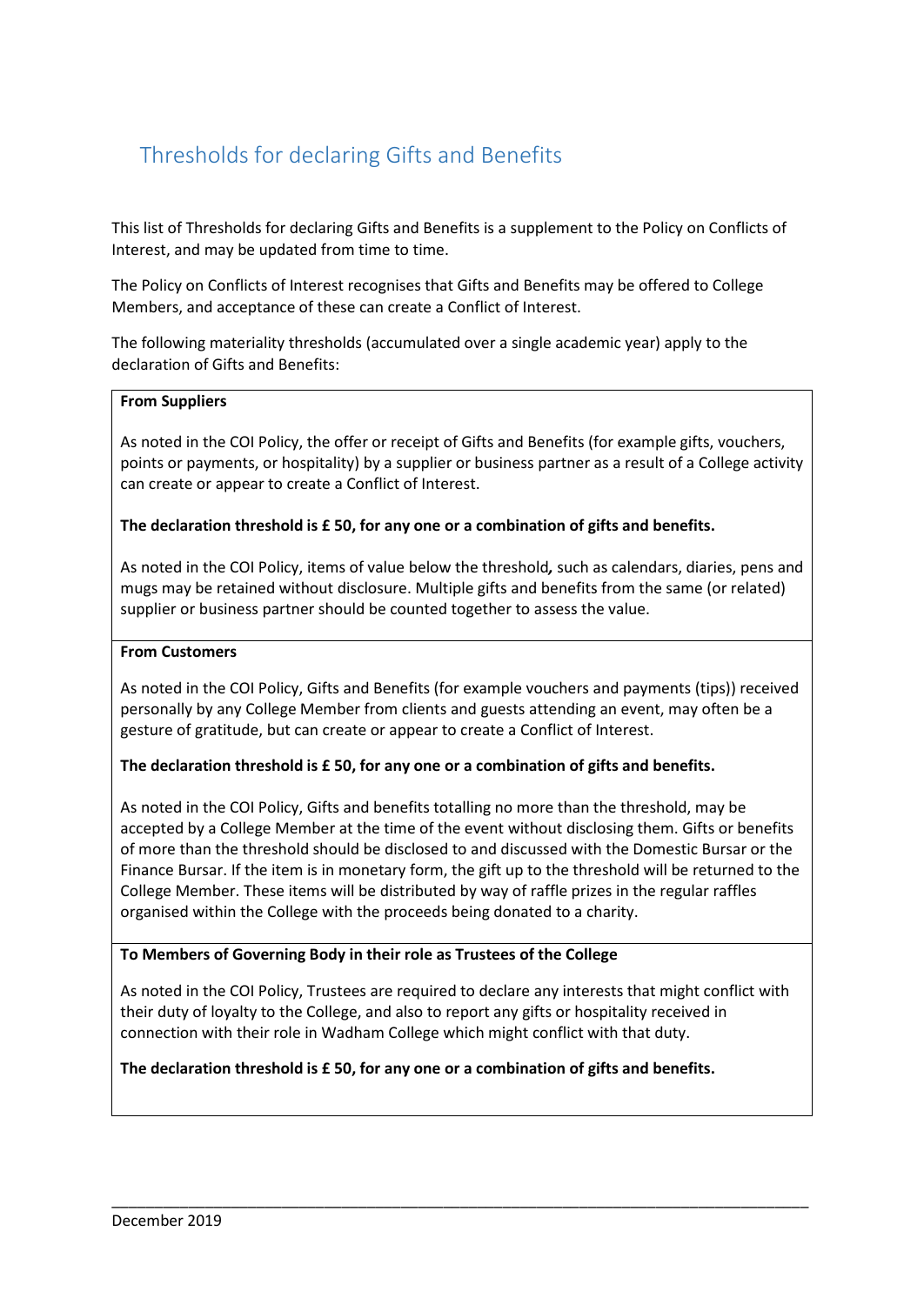

#### **Declaration of Interests Form**

This form is to be completed in compliance with the College's Conflict of Interest Policy dated 4th December 2019.

Governing Body Fellows, Officers, Senior Staff, external members of GB sub-committees, and anyone in a role identified to have a particular risk, are asked to declare any **relevant interests**, applicable to themselves or those with whom they have a close personal relationship (this is defined in the Policy). A relevant interest is one that is materially relevant to College business, or may reasonably appear so to an unbiased observer. To assist with this declaration, some categories of possible relevant interest are set out below.

I declare the following relevant interests in accordance with the Conflict of Interest Policy.

| <b>Category of conflict</b>                                                                                                                                                                                                                                          | Please give details of relevant interests.                                |
|----------------------------------------------------------------------------------------------------------------------------------------------------------------------------------------------------------------------------------------------------------------------|---------------------------------------------------------------------------|
| Existing employment, any previous<br>employment or any offer of future<br>employment which you have accepted,<br>in which you presently have an interest,<br>financial or otherwise                                                                                  | $\bullet$<br>Joint Appointment with University (delete if not applicable) |
| Appointments (including unpaid)<br>such as directorships, trusteeships,<br>local authority memberships,<br>consultancy or advisory posts,<br>positions of responsibility etc.                                                                                        | Employee and Trustee (delete if not applicable)<br>$\bullet$              |
| Membership of any professional bodies,<br>pressure or special interest groups or<br>mutual support organisations                                                                                                                                                     |                                                                           |
| Investments in unlisted companies,<br>partnerships and other forms of<br>business, significant shareholdings or<br>controlling interests and beneficial<br>interests a) in which the College has<br>funds invested or b) which may have<br>dealings with the College |                                                                           |